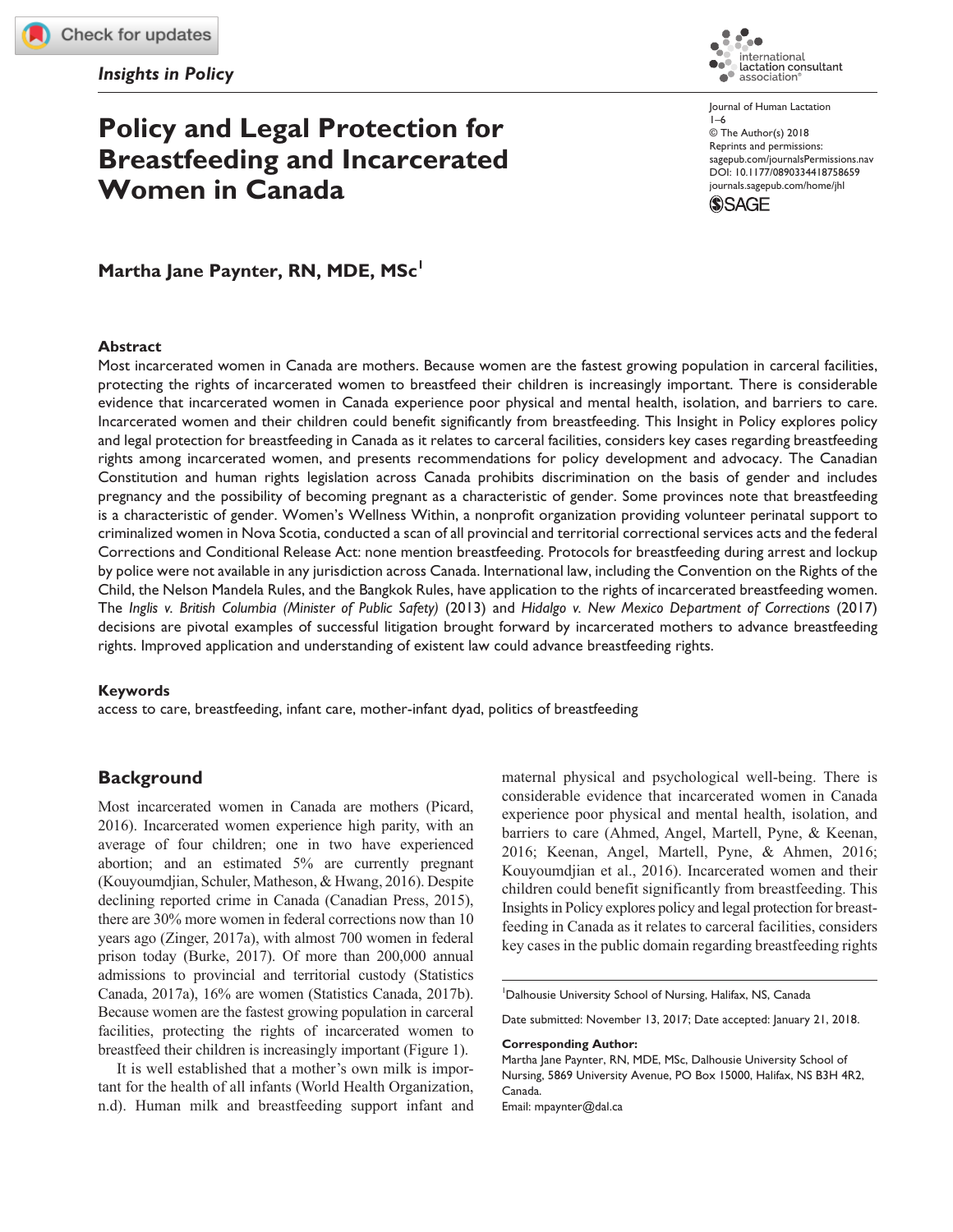

**Figure 1.** The breastfeeding rights of incarcerated women.

among incarcerated women, and presents recommendations for policy development and advocacy.

# **Policy and Legal Framework**

### *Canadian Charter and Human Rights*

Section 15 of the Canadian Constitution Act, also called the Canadian Charter of Rights and Freedoms (Government of Canada, 1982), guarantees everyone equal protection under the law regardless of gender. Furthermore, Section 7 protects the right to "life, liberty and security of the person." Human rights legislation across Canada prohibits discrimination on the basis of gender and includes pregnancy and the possibility of becoming pregnant as a characteristic of gender. Some provinces note that breastfeeding is a characteristic of gender. The Ontario Human Rights Commission (1996) states that it is "illegal to discriminate because a woman has had an abortion, miscarriage, stillbirth, is going through fertility treatments, experiences complications or has specific needs related to pregnancy, or has chosen to breastfeed or not breastfeed her child" (p. 1). In Nova Scotia, "Under the Human Rights Act women are protected from discrimination and harassment because of sex, which includes pregnancy, and family status, which means being in a parent-child relationship" (Nova Scotia Human Rights Commission, 2000, p. 1). These human rights provisions ensure that women have the right to breastfeed in public, prohibit discriminatory treatment of breastfeeding women by employers, and require accommodation to facilitate breastfeeding in the workplace. In Canada, carceral facilities are publicly funded, administered, and staffed. In addition to assignments to maintenance service jobs in carceral facilities, within the federal prison system, imprisoned women may be employed by CORCAN,

an agency of Correctional Services Canada (Bronwell, 2017). On paper if not in practice, human rights provisions apply to everyone.

## *Provincial Correctional Services Legislation*

In partnership with a nonprofit organization providing volunteer perinatal support to criminalized women in Nova Scotia (Paynter & Snelgrove-Clarke, 2017), the authors explored existing provincial legislation that would protect the right to breastfeed among incarcerated women. Section 28 of the 2016 Nova Scotia Correctional Services Act (Province of Nova Scotia, 2016) requires accommodation of prisoners because of illness, disability, or injury. Section 29 requires that individuals held in close confinement be visited daily by health care providers. Section 47 requires that care be provided to inmates in need of immediate attention. None of these provisions adequately supports the right to breastfeed.

A volunteer research assistant conducted a scan of all provincial and territorial correctional services acts and the federal Corrections and Conditional Release Act using terms including *breast milk, human milk, breast feed, infant, child*, and *woman* and found no mention of breastfeeding or human milk. The acts are all publicly accessible online. Uniquely, Section 36 of the Correctional Services Act of the Province of Manitoba (1998) states,

Where a female inmate of a custodial facility is the primary caregiver of an infant who is the child of the inmate, the commissioner may, on the written request of the inmate, permit the infant child to live with the inmate in the facility if the commissioner thinks that (1) it is in the best interests of the child; (2) the inmate is able to care for the child; and (3) the facility has proper accommodation for the inmate to care for the child.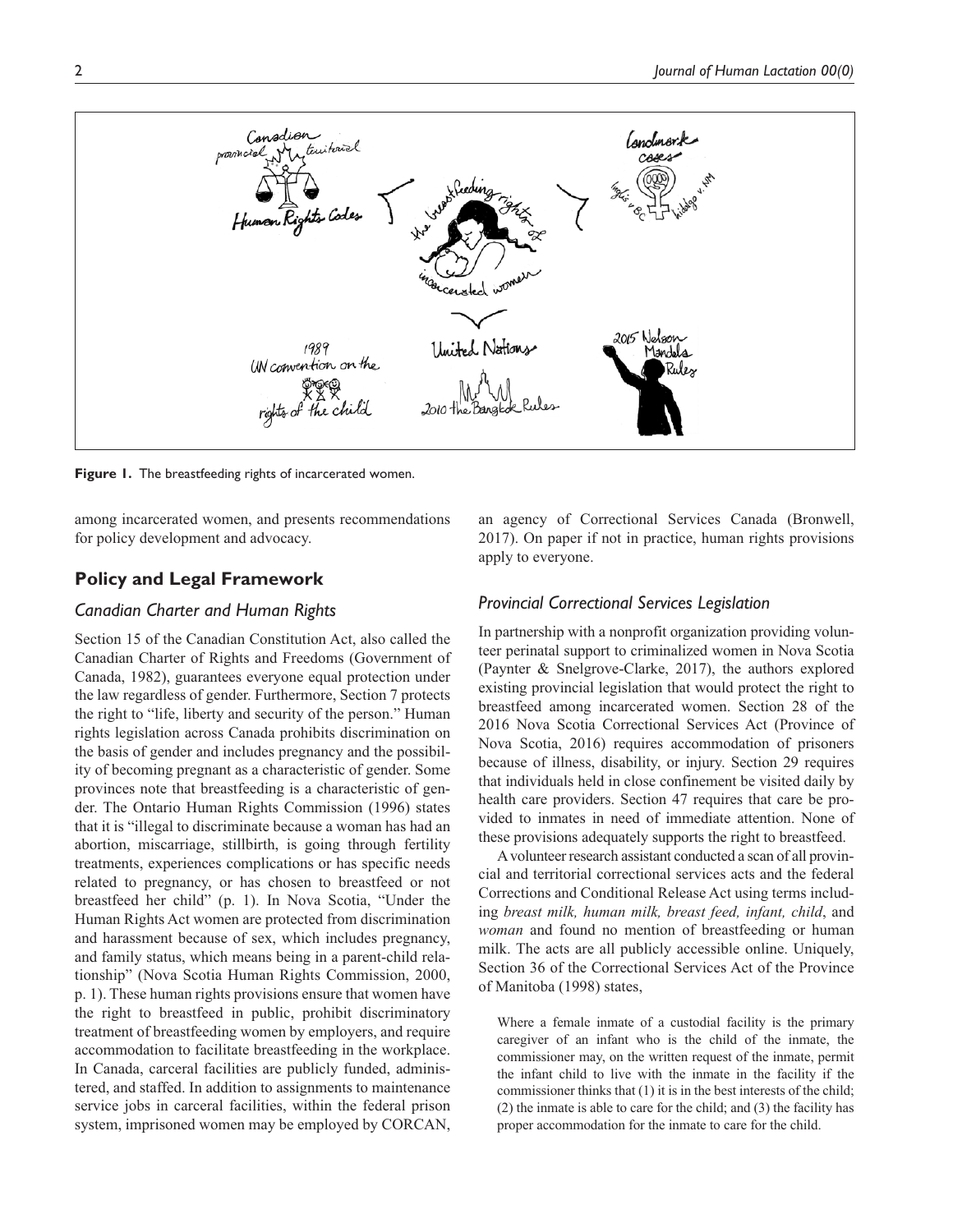The commissioner holds discretion in this decision. The authors could not locate a record of there ever being an infant in a provincial facility in Manitoba.

### *Policy in Police Lockup*

In March 2016 in Saskatoon, Saskatchewan, Lilian Desjarlais, a 21-year-old Aboriginal mother of a 4-month-old son, was arrested after a physical altercation with her boyfriend. She was placed in municipal police lockup for 75 hours. She was not allowed to see her son or provided with a breast pump. She reported pain, engorgement, and that her milk turned a "greenish" color (CBC News, 2016). Desjarlais filed a complaint against the police and received an apology (Allen, 2017). In hopes of avoiding this situation in the future, the author and the nonprofit organization met with police in Nova Scotia and contacted Royal Canadian Mounted Police headquarters in each province and territory to discuss police protocol regarding breastfeeding during arrest and lockup. Protocols for breastfeeding were not available in any jurisdiction across Canada. We advised our local police to be aware of the local health authority breastfeeding policy. This is an area in need of greater advocacy and analysis.

## *International Rights*

The World Health Organization (n.d.) recommends exclusive human milk for the first 6 months of life. A child's right to breastfeed is enshrined in the 1989 United Nations (UN) Convention on the Rights of the Child, to which Canada is a signatory. The UN also recognizes the rights of women to breastfeed. In 2016, the UN stipulated,

Breastfeeding is a human rights issue for both the child and the mother. Children have the right to life, survival and development, and to the highest attainable standard of health. . . . Women have the right to accurate, unbiased information needed to make an informed choice about breastfeeding. (United Nations Special Rapporteurs, 2016)

The UN Standard Minimum Rules for the Treatment of Prisoners (the "Nelson Mandela Rules") (United Nations General Assembly, 2015) stipulate state responsibility for prisoner health and that incarcerated individuals have the right to the same standards of health care as are available in the community. Among the UN Rules for the Treatment of Female Prisoners and Non-Custodial Measures for Women Offenders (the "Bangkok Rules") (United Nations Office on Drugs and Crime, 2010), Rule 47.3 states,

Pregnant or breastfeeding women prisoners shall receive advice on their health and diet under a programme to be drawn up and monitored by a qualified health practitioner. Adequate and timely food, a healthy environment and regular exercise opportunities shall be provided free of charge for pregnant women, babies, children and breastfeeding mothers. Women

prisoners shall not be discouraged from breastfeeding their children, unless there are specific health reasons to do so. (p. 16)

### **Incarcerated Women**

Incarcerated women in Canada experience multiple social, economic, and political determinants of ill health. Indigenous women and women of color are overrepresented (Zinger, 2017b). Two thirds of federally incarcerated women report sexual trauma, and 90% report histories of physical abuse (Zinger, 2017b). More than half report addiction and mental illness (Zinger, 2017b). Because of their complex and traumatic health histories, incarcerated women especially may benefit from breastfeeding. Breastfeeding may be empowering, rehabilitative, and clinically therapeutic. For infants experiencing neonatal abstinence syndrome resulting from intrauterine drug exposure, breastfeeding reduces the severity and duration of withdrawal (Bagley, Wachman, Holland, & Brogly, 2014). High rates of mental illness put incarcerated women at greater risk for peripartum depression; breastfeeding is a protective factor against the development of peripartum depression (Figueiredo, Canário, & Field, 2014). Research suggests that breastfeeding prevents chronic illness and diseases such as breast cancer (World Cancer Research Fund, 2017).

# **Breastfeeding and Incarcerated Women**

### *The Federal Mother-Child Program*

The Mother-Child Program, established in 2001, allows children under the age of 7 years to stay with their mothers in the six federal women's facilities (Correctional Service Canada, 2016). Women must meet strict criteria, and approval is subject to local child protection authority discretion. There are 10 times more women in provincial facilities than in federal prisons (Picard, 2016), so most incarcerated women are ineligible, as they are not serving federal sentences. Remand periods (indefinite) and provincial sentences (up to 2 years less a day) are long enough to disrupt breastfeeding. Only the provincial facility in British Columbia has an active mother child program. Published analysis of the federal Mother-Child Program is scant. Brennan (2014) found that from 2001-2012, participation in the Mother-Child Program fell from 12 participants in 2001 to 3 or fewer participants from 2009 to 2012. During that time, the federally incarcerated women's population expanded from 375 to 603 (Brennan, 2014). No breastfeeding data are available.

### *Alouette Provincial Program*

In 2006, charged with killing her abusive partner, Lisa Anne Whitford was remanded to the Alouette Correctional Centre provincial jail for women in British Columbia (Cohen, 2015).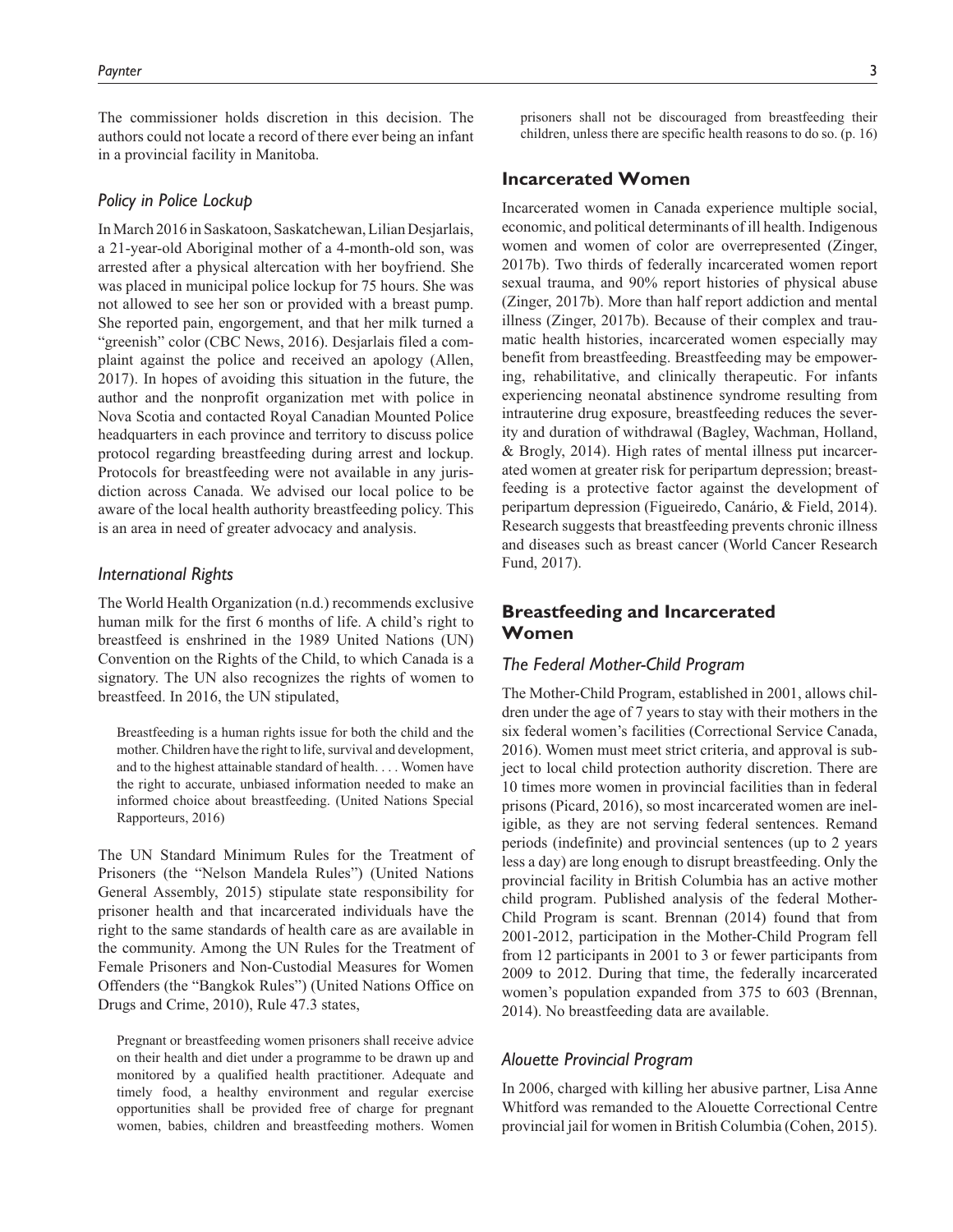Whitford, an Indigenous woman, experienced rape and assault in childhood, and began using drugs and alcohol at age 11 (Cohen, 2015). Pregnant when first remanded, in 2007 Whitford gave birth to an infant who stayed with her (Strickland, 2008). Whitford pled guilty; she and the child were sent to the Fraser Valley Institute for Women federal prison. Although approximately 100 infants used the Alouette program before Whitford (Mulgrew, 2013), and this or similar British Columbia provincial programs had been in place since 1973 (*Inglis v. British Columbia [Minister of Public Safety]*, 2013), after the high profile of her case, the Alouette program closed in February 2008. With the support of the University of British Columbia's Indigenous Community Legal Clinic, former inmates of Alouette and two of their children acted as plaintiffs in a suit against the British Columbia Department of Corrections on the grounds that the closure violated the Canadian Charter of Rights and Freedoms (Government of Canada, 1982) (*Inglis v. British Columbia [Minister of Public Safety]*, 2013).

In 2013, Justice Carol Ross ruled in favor of the women. Ross stated that separation of mothers and infants violates security of the person by interfering with bonding and breastfeeding. In 2014, the Alouette program relaunched and 2 years later had an infant in residence for the first time in 8 years (Cohen, 2016). The litigation did not precipitate nationwide change: Alouette remains the only functioning provincial program in the country. Correctional administration and infrastructure continue to interfere with breastfeeding: restricted contact visits with children and access to pumping equipment, milk storage, and transport remain significant barriers.

# *New Mexico*

In the United States, a pivotal 2017 case (*Hidalgo v. New Mexico Department of Corrections*, 2017) relied on equality arguments to secure breastfeeding rights. Monique Hidalgo sought permission to breastfeed her 5-week-old daughter at a New Mexico state prison during weekend visits. Hidalgo breastfed the baby in the hospital during the infant's recovery from neonatal abstinence syndrome and had a physician order to continue. When denied by the state Department of Corrections, and with the support of the New Mexico Breastfeeding Taskforce, she sued (Sheppard, 2017). Judge David Thomson found that prohibiting breastfeeding constituted gender discrimination and violated the state constitution's equal rights amendment (Haywood, 2017). Only women (or more accurately and inclusively, people with breasts) can nourish their children from the breast. Harm or inconvenience to the Department of Corrections cannot be used to justify denying the right to breastfeed (Haywood, 2017).

## **Recommendations**

There is a need for legal recognition that it is the biological norm for the mother to be the infant's sole source of food for

the first 6 months of life and an important source of nourishment and nurturing thereafter. Health care providers who support breastfeeding mothers should develop an understanding of national, provincial and territorial, and international laws that support breastfeeding when incarcerated. Identify local resource people familiar with carceral contexts to assist with developing a network of support. Health care providers and breastfeeding advocates can directly support the right to breastfeed through affidavits and expert testimony about the right to breastfeed for consideration in presentence custody, sentencing, and parole decisions.

The absence of breastfeeding from corrections acts allows a status quo in which mothers are usually separated from their children and denied breastfeeding education and support, carceral budgets fail to include pumps and refrigeration, and there are inadequate provisions to ensure safe milk storage and transport. To support breastfeeding and women's health, federal and provincial and territorial correctional services acts and policies should specifically address facilitation of breastfeeding. Police services must be alert to the needs of breastfeeding women and ensure that infants are fed and women are protected from harm.

International, national, and provincial human rights law and constitutional law should be mobilized to protect breastfeeding. To enhance application of the human rights codes to breastfeeding rights, codes could specify breastfeeding as a gendered activity. Policy makers can play an important role in addressing gaps in legislation through policy directives specific to the rights and needs of breastfeeding women.

### **Conclusions**

Incarcerated women and their children could greatly benefit from breastfeeding, yet they face significant barriers. Separation through incarceration impinges on the child's right to breastfeed and the mother's right to nourish her child. Protective provisions exist at the national, provincial, and international levels, but they are often not employed or enforced. Health care providers can collaborate with legal and community-based supports for incarcerated women to ensure these rights are understood and upheld.

### **Acknowledgments**

This article is dedicated to women enduring incarceration. Martha J. Paynter is supported by a Dalhousie University School of Nursing Doctoral Scholarship, the Helen Watson Memorial Scholarship, the Nova Scotia Research and Innovation Graduate Scholarship, the Maritime Strategy for Patient-Oriented Research Support Unit Doctoral Scholarship, and the Canadian Nurses Foundation Caroline Sifton Research Award. Thank you to Tara Suri for research assistance.

#### **Declaration of Conflicting Interests**

The author declared no potential conflicts of interest with respect to the research, authorship, and/or publication of this article.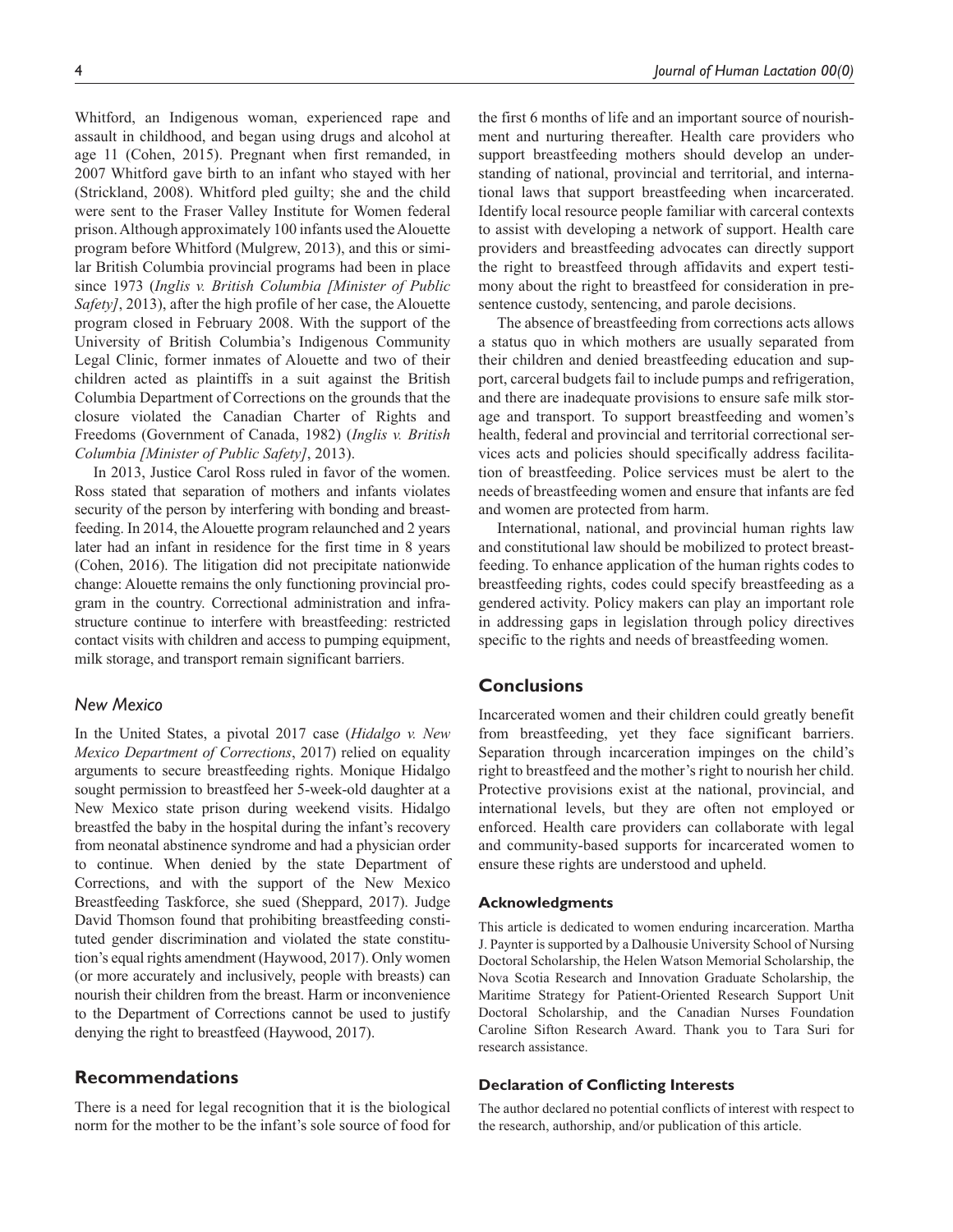### **Funding**

The author received no financial support for the research, authorship, and/or publication of this article.

#### **References**

- Ahmed, R.A., Angel, C., Martell, R., Pyne, D., & Keenan, L. (2016). The impact of homelessness and incarceration on women's health. *Journal of Correctional Health Care*, *22*(1), 62-74.
- Allen, B. (2017, June 2). Saskatoon police chief apologizes for refusing young mom a breast pump while in custody. *CBC News*. Retrieved from [http://www.cbc.ca/news/canada/sas](http://www.cbc.ca/news/canada/saskatchewan/saskatoon-police-chief-apologizes-for-refusing-young-mom-a-breast-pump-while-in-custody-1.4141326)[katchewan/saskatoon-police-chief-apologizes-for-refusing](http://www.cbc.ca/news/canada/saskatchewan/saskatoon-police-chief-apologizes-for-refusing-young-mom-a-breast-pump-while-in-custody-1.4141326)[young-mom-a-breast-pump-while-in-custody-1.4141326](http://www.cbc.ca/news/canada/saskatchewan/saskatoon-police-chief-apologizes-for-refusing-young-mom-a-breast-pump-while-in-custody-1.4141326)
- Bagley, S. M., Wachman, E. M., Holland, E., & Brogly, S. B. (2014). Review of the assessment and management of neonatal abstinence syndrome. *Addiction Science & Clinical Practice*, *9*(19), 1-6.
- Brennan, S. (2014). Canada's Mother-Child Program: Examining its emergence, usage and current state. *Canadian Graduate Journal of Sociology and Criminology*, *3*(1), 11-33.
- Bronwell, C. (2017, August 30). Prisoners making \$1.95 a day want a raise. Taxpayers want a break. *The Financial Post*. Retrieved from [http://business.financialpost.com/news/court](http://business.financialpost.com/news/court-challenge-to-inmate-pay-places-prison-labour-program-in-the-crosshairs)[challenge-to-inmate-pay-places-prison-labour-program-in](http://business.financialpost.com/news/court-challenge-to-inmate-pay-places-prison-labour-program-in-the-crosshairs)[the-crosshairs](http://business.financialpost.com/news/court-challenge-to-inmate-pay-places-prison-labour-program-in-the-crosshairs)
- Burke, D. (2017, October 11). Number of women in federal prisons is up, and advocates think they know why. *CBC News*. Retrieved from [http://www.cbc.ca/news/canada/nova-scotia/women](http://www.cbc.ca/news/canada/nova-scotia/women-prisons-crime-nova-institution-overcrowding-1.4347197)[prisons-crime-nova-institution-overcrowding-1.4347197](http://www.cbc.ca/news/canada/nova-scotia/women-prisons-crime-nova-institution-overcrowding-1.4347197)
- Canadian Press. (2015, July 22). Police-reported crime rate falls to lowest level since 1969, Statistics Canada says. *CBC News*. Retrieved from [http://www.cbc.ca/news/canada/police](http://www.cbc.ca/news/canada/police-reported-crime-rate-falls-to-lowest-level-since-1969-statistics-canada-says-1.3163465)[reported-crime-rate-falls-to-lowest-level-since-1969-statistics](http://www.cbc.ca/news/canada/police-reported-crime-rate-falls-to-lowest-level-since-1969-statistics-canada-says-1.3163465)[canada-says-1.3163465](http://www.cbc.ca/news/canada/police-reported-crime-rate-falls-to-lowest-level-since-1969-statistics-canada-says-1.3163465)
- CBC News. (2016, March 3). Mother files complaint after being refused breast pump. *CBC News*. Retrieved from [http://www.](http://www.cbc.ca/news/canada/saskatoon/mother-files-complaint-after-refused-breast-pump-1.3474593) [cbc.ca/news/canada/saskatoon/mother-files-complaint-after](http://www.cbc.ca/news/canada/saskatoon/mother-files-complaint-after-refused-breast-pump-1.3474593)[refused-breast-pump-1.3474593](http://www.cbc.ca/news/canada/saskatoon/mother-files-complaint-after-refused-breast-pump-1.3474593)
- Cohen, S. (2015, December 2). Broken bonds: Why a jail's nursery is empty after its last mom left. *Metro News*. Retrieved from [http://www.metronews.ca/features/broken-bonds/2015/12/2/](http://www.metronews.ca/features/broken-bonds/2015/12/2/It-all-falls-apart.html) [It-all-falls-apart.html](http://www.metronews.ca/features/broken-bonds/2015/12/2/It-all-falls-apart.html)
- Cohen, S. (2016, January 31). Mother-baby unit at B.C. jail in-use for the first time in eight years. *Metro News*. Retrieved from [http://www.metronews.ca/news/vancouver/2016/01/31/baby](http://www.metronews.ca/news/vancouver/2016/01/31/baby-unit-at-bc-jail-in-use-for-the-first-time-in-8-years.html)[unit-at-bc-jail-in-use-for-the-first-time-in-8-years.html](http://www.metronews.ca/news/vancouver/2016/01/31/baby-unit-at-bc-jail-in-use-for-the-first-time-in-8-years.html)
- Correctional Service Canada. (2016). *Commissionaire's directive: institutional Mother-Child Program*. Retrieved from [http://](http://www.csc-scc.gc.ca/politiques-et-lois/768-cd-eng.shtmlD_Motherchildprogram) [www.csc-scc.gc.ca/politiques-et-lois/768-cd-eng.shtmlD\\_](http://www.csc-scc.gc.ca/politiques-et-lois/768-cd-eng.shtmlD_Motherchildprogram) [Motherchildprogram.](http://www.csc-scc.gc.ca/politiques-et-lois/768-cd-eng.shtmlD_Motherchildprogram)
- Figueiredo, B., Canário, C., & Field, T. (2014). Breastfeeding is negatively affected by prenatal depression and reduces postpartum depression. *Psychological Medicine*, *44*(5), 927-936.
- Government of Canada. (1982). *The Constitution Act: The Canadian Charter of Rights and Freedoms*. Retrieved from <http://laws-lois.justice.gc.ca/eng/Const/page-15.html>
- Haywood, P. (2017, June 30). Judge: Breast-feed ban in state prison violates constitution. *Santa Fe New Mexican*. Retrieved from [http://www.santafenewmexican.com/news/local\\_news/](http://www.santafenewmexican.com/news/local_news/judge-breast-feed-ban-in-state-prison-violates-constitution/article_199084e1-bf2b-5381-b4ad-c37a5d9a5e95.html)

[judge-breast-feed-ban-in-state-prison-violates-constitution/](http://www.santafenewmexican.com/news/local_news/judge-breast-feed-ban-in-state-prison-violates-constitution/article_199084e1-bf2b-5381-b4ad-c37a5d9a5e95.html) [article\\_199084e1-bf2b-5381-b4ad-c37a5d9a5e95.html](http://www.santafenewmexican.com/news/local_news/judge-breast-feed-ban-in-state-prison-violates-constitution/article_199084e1-bf2b-5381-b4ad-c37a5d9a5e95.html)

- Hidalgo, v. New Mexico Department of Corrections (2017).
- Inglis, v. British Columbia (Minister of Public Safety) (2013). Retrieved from [http://www.courts.gov.bc.ca/jdb-txt/SC/13/23/](http://www.courts.gov.bc.ca/jdb-txt/SC/13/23/2013BCSC2309.htm) [2013BCSC2309.htm](http://www.courts.gov.bc.ca/jdb-txt/SC/13/23/2013BCSC2309.htm)
- Keenan, L. P., Angel, C., Martell, R., Pyne, D., & Ahmen, R. A. (2016). Field notes from jail: How incarceration and homelessness impact women's health. *Journal of Community Engagement and Scholarship*, *9*(2), 122-129.
- Kouyoumdjian, F., Schuler, A., Matheson, F. I., & Hwang, S. W. (2016). Health status of prisoners in Canada: Narrative review. *Canadian Family Physician*, *62*(3), 215-222.
- Mulgrew, I. (2013, December 16). Jailed mothers have right to be with their babies, B.C. court rules. *The Vancouver Sun*. Retrieved from [http://www.vancouversun.com/life/mulgrew+](http://www.vancouversun.com/life/mulgrew+jailed+mothers+have+right+with+their+babies+court+rules/9293262/story.html) [jailed+mothers+have+right+with+their+babies+court+](http://www.vancouversun.com/life/mulgrew+jailed+mothers+have+right+with+their+babies+court+rules/9293262/story.html) [rules/9293262/story.html](http://www.vancouversun.com/life/mulgrew+jailed+mothers+have+right+with+their+babies+court+rules/9293262/story.html)
- Nova Scotia Human Rights Commission. (2000). *Breastfeeding policy*. Retrieved from [https://novascotia.ca/news/release/?id=](https://novascotia.ca/news/release/?id=20000601002) [20000601002](https://novascotia.ca/news/release/?id=20000601002)
- Ontario Human Rights Commission. (1996). *Policy on preventing discrimination because of pregnancy and breastfeeding*. Retrieved from [http://www.ohrc.on.ca/en/book/export/](http://www.ohrc.on.ca/en/book/export/html/11986) [html/11986](http://www.ohrc.on.ca/en/book/export/html/11986)
- Paynter, M. J., & Snelgrove-Clarke, E. (2017). Breastfeeding support for criminalized women in Canada. *Journal of Human Lactation*, *33*(4), 672-676.
- Picard, A. (2016, February 23). Babies need their mothers even when mom's in jail. *The Globe and Mail*. Retrieved from [https://beta.theglobeandmail.com/opinion/babies-need-their](https://beta.theglobeandmail.com/opinion/babies-need-their-mothers-even-when-moms-in-jail/article28844556/?ref=http://www.theglobeandmail.com&)[mothers-even-when-moms-in-jail/article28844556/?ref=http://](https://beta.theglobeandmail.com/opinion/babies-need-their-mothers-even-when-moms-in-jail/article28844556/?ref=http://www.theglobeandmail.com&) [www.theglobeandmail.com&](https://beta.theglobeandmail.com/opinion/babies-need-their-mothers-even-when-moms-in-jail/article28844556/?ref=http://www.theglobeandmail.com&)
- Province of Manitoba. (1998). *The Correctional Services Act*. Retrieved from [http://web2.gov.mb.ca/laws/statutes/ccsm/](http://web2.gov.mb.ca/laws/statutes/ccsm/c230e.php) [c230e.php](http://web2.gov.mb.ca/laws/statutes/ccsm/c230e.php)
- Province of Nova Scotia. (2016). *Correctional Services Act: Chapter 27 of the Acts of 2005*. Retrieved from [http://nslegisla](http://nslegislature.ca/legc/statutes/correctional%20services.pdf)[ture.ca/legc/statutes/correctional%20services.pdf](http://nslegislature.ca/legc/statutes/correctional%20services.pdf)
- Sheppard, M. (2017, June 30). Judge overrules NM prison ban on breast-feeding. *Albuquerque Journal*. Retrieved from [https://](https://www.abqjournal.com/1026197/judge-overrules-nm-prison-ban-on-breast-feeding.html) [www.abqjournal.com/1026197/judge-overrules-nm-prison](https://www.abqjournal.com/1026197/judge-overrules-nm-prison-ban-on-breast-feeding.html)[ban-on-breast-feeding.html](https://www.abqjournal.com/1026197/judge-overrules-nm-prison-ban-on-breast-feeding.html)
- Statistics Canada. (2017a). Table 5: Admissions to adult correctional services, by characteristic of persons admitted, type of supervision, and jurisdiction, 2015/2016. Retrieved from [https://www.statcan.](https://www.statcan.gc.ca/pub/85-002-x/2017001/article/14700/tbl/tbl05-eng.htm) [gc.ca/pub/85-002-x/2017001/article/14700/tbl/tbl05-eng.htm](https://www.statcan.gc.ca/pub/85-002-x/2017001/article/14700/tbl/tbl05-eng.htm)
- Statistics Canada. (2017b). Table 251-0020: Adult correctional services, custodial and community admissions to provincial and territorial programs annual (number). Retrieved from [http://](http://www5.statcan.gc.ca/cansim/a26?lang=eng&id=2510020) [www5.statcan.gc.ca/cansim/a26?lang=eng&id=2510020](http://www5.statcan.gc.ca/cansim/a26?lang=eng&id=2510020)
- Strickland, P. (2008, February 7). Mother allowed to serve prison time with baby. *The Globe and Mail*. Retrieved from [https://](https://beta.theglobeandmail.com/news/national/mother-allowed-to-serve-prison-time-with-baby/article18444303/?ref=http://www.theglobeandmail.com&) [beta.theglobeandmail.com/news/national/mother-allowed](https://beta.theglobeandmail.com/news/national/mother-allowed-to-serve-prison-time-with-baby/article18444303/?ref=http://www.theglobeandmail.com&)[to-serve-prison-time-with-baby/article18444303/?ref=http://](https://beta.theglobeandmail.com/news/national/mother-allowed-to-serve-prison-time-with-baby/article18444303/?ref=http://www.theglobeandmail.com&) [www.theglobeandmail.com&](https://beta.theglobeandmail.com/news/national/mother-allowed-to-serve-prison-time-with-baby/article18444303/?ref=http://www.theglobeandmail.com&)
- United Nations General Assembly. (2015). *United Nations Standard Minimum Rules for the Treatment of Prisoners (the Nelson Mandela Rules)*. Retrieved from [https://cdn.penalre](https://cdn.penalreform.org/wp-content/uploads/1957/06/ENG.pdf)[form.org/wp-content/uploads/1957/06/ENG.pdf](https://cdn.penalreform.org/wp-content/uploads/1957/06/ENG.pdf)